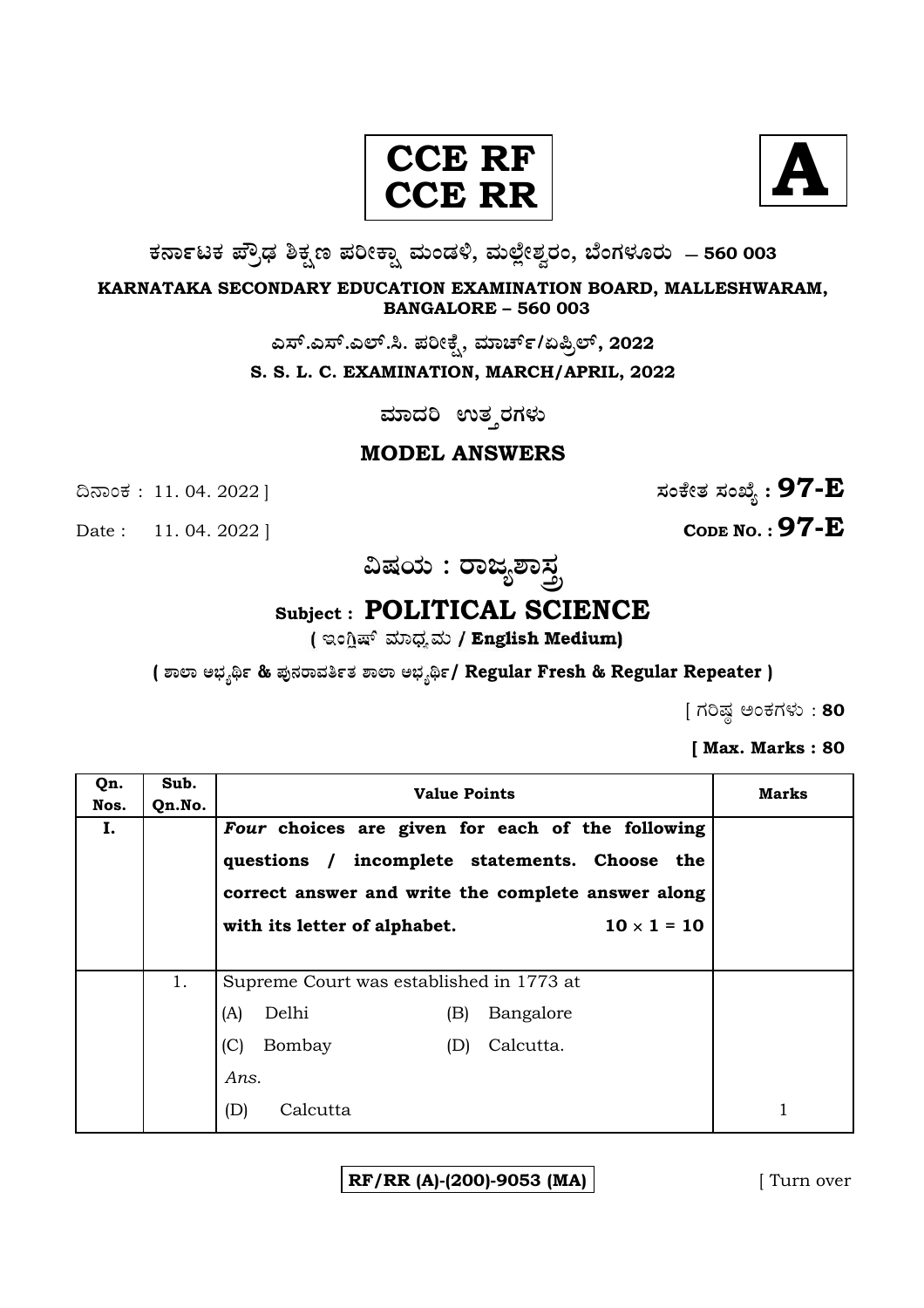### **97-E** 2 **CCE RF & RR**

| Qn.<br>Nos. | Sub.<br>Qn.No. | <b>Value Points</b>                                    | <b>Marks</b> |
|-------------|----------------|--------------------------------------------------------|--------------|
|             | 2.             | In 1934, the creation of a constituent assembly was    |              |
|             |                | strongly emphasized by                                 |              |
|             |                | Motilal Nehru<br>(A)                                   |              |
|             |                | Mahatma Gandhi<br>(B)                                  |              |
|             |                | Manavendranath Roy<br>(C)                              |              |
|             |                | Dr. B. R. Ambedkar.<br>(D)                             |              |
|             |                | Ans.                                                   |              |
|             |                | (C)<br>Manavendranath Roy                              | $\mathbf 1$  |
|             | 3.             | Our constitution was adopted on                        |              |
|             |                | 11th December, 1944<br>(A)                             |              |
|             |                | 26th November, 1949<br>(B)                             |              |
|             |                | (C)<br>26th January, 1951                              |              |
|             |                | 23rd March, 1956.<br>(D)                               |              |
|             |                | Ans.                                                   |              |
|             |                | 26th November, 1949<br>(B)                             | $\mathbf 1$  |
|             | 4.             | "Preamble is a yardstick of measuring the worth of the |              |
|             |                | constitution" stated by                                |              |
|             |                | Thakur Das Bhargava<br>(A)                             |              |
|             |                | D. P. Kethan<br>(B)                                    |              |
|             |                | B. L. Mittar<br>(C)                                    |              |
|             |                | (D)<br>K. M. Munshi.                                   |              |
|             |                | Ans.                                                   |              |
|             |                | Thakur Das Bhargava<br>(A)                             | 1            |
|             | 5.             | Article 21A of our constitution is related to          |              |
|             |                | <b>Fundamental duties</b><br>(A)                       |              |
|             |                | free and compulsory education<br>(B)                   |              |
|             |                | (C)<br>appointment of the Prime minister               |              |
|             |                | removal of the President.<br>(D)                       |              |
|             |                | Ans.                                                   |              |
|             |                | Free and compulsory education<br>(B)                   | $\mathbf 1$  |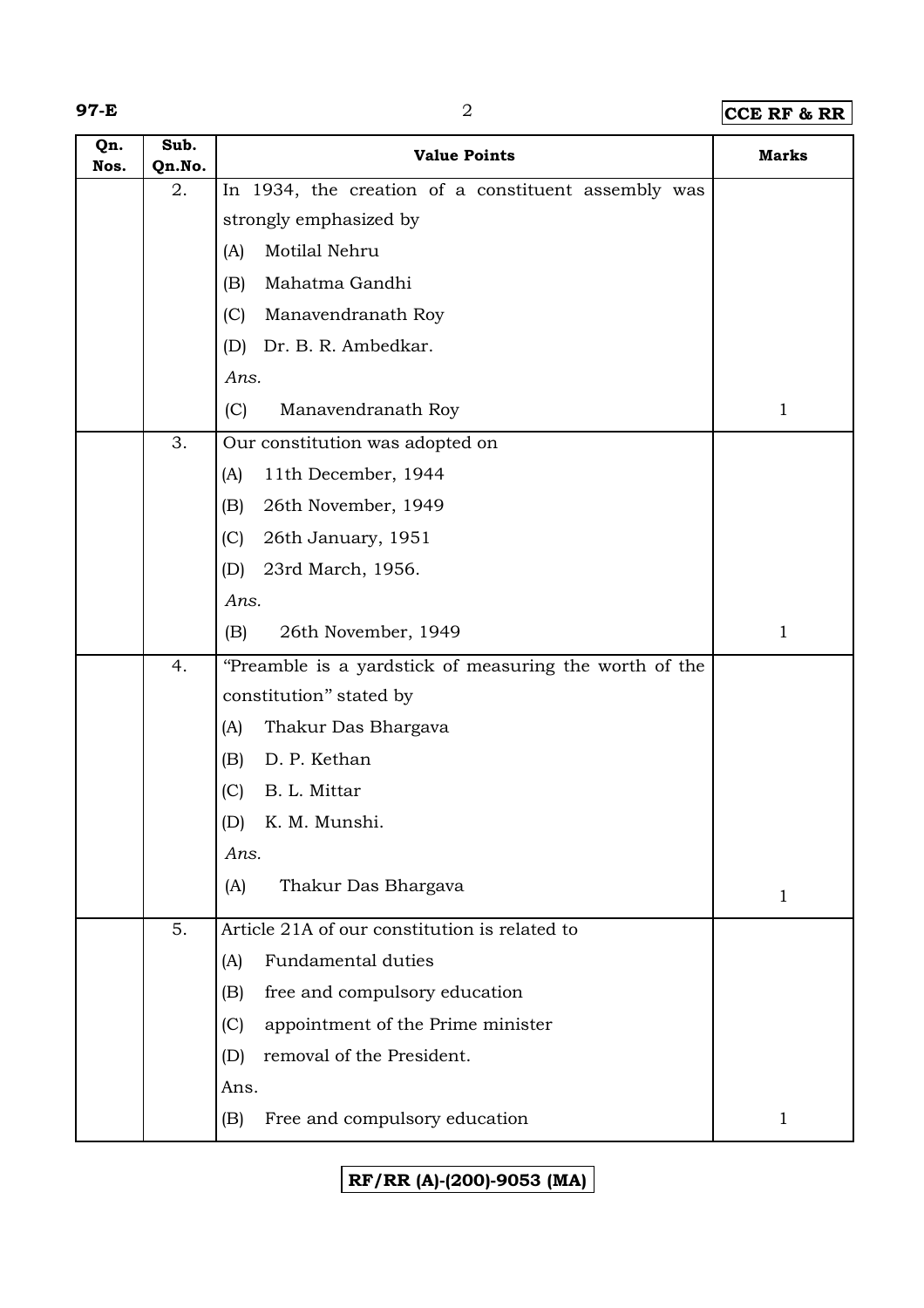**CCE RF & RR** 3 **97-E**

| Qn.<br>Nos. | Sub.<br>Qn.No. | <b>Value Points</b>                                         | <b>Marks</b> |
|-------------|----------------|-------------------------------------------------------------|--------------|
|             | 6.             | Fundamental duties were included in our constitution in     |              |
|             |                | the year                                                    |              |
|             |                | 1976<br>1986<br>(A)<br>(B)                                  |              |
|             |                | 2006.<br>(C)<br>1996<br>(D)                                 |              |
|             |                | Ans.                                                        |              |
|             |                | 1976<br>(A)                                                 | $\mathbf{1}$ |
|             | 7.             | "The Directive Principles of State Policy form the inner    |              |
|             |                | soul of the constitution" is stated by                      |              |
|             |                | K. C. Wheare<br>H. J. Laski<br>(B)<br>(A)                   |              |
|             |                | Granville Austin<br>(C)<br>N. Madhavarao.<br>(D)            |              |
|             |                | Ans.                                                        |              |
|             |                | Granville Austin<br>(C)                                     | $\mathbf{1}$ |
|             | 8.             | The cases decided by the District Session Courts are        |              |
|             |                | disputes between states<br>(A)                              |              |
|             |                | water disputes<br>(B)                                       |              |
|             |                | (C)<br>civil cases                                          |              |
|             |                | criminal cases.<br>(D)                                      |              |
|             |                | Ans.                                                        |              |
|             |                | Criminal cases<br>(D)                                       | 1            |
|             | 9.             | The<br>of<br>Karnataka<br>Public<br>headquarters<br>Service |              |
|             |                | Commission is at                                            |              |
|             |                | (A) Bengaluru<br>(B) Mangalore                              |              |
|             |                | Belagavi.<br>Mysore<br>(C)<br>(D)                           |              |
|             |                | Ans.                                                        |              |
|             |                | Bengaluru<br>(A)                                            | $\mathbf{1}$ |
|             | 10.            | The headquarters of Joint Public Service Commission of      |              |
|             |                | north-eastern states is at                                  |              |
|             |                | Imphal<br>Dispur<br>(B)<br>(A)                              |              |
|             |                | Kohima<br>(C)<br>Agartala.<br>(D)                           |              |
|             |                | Ans.                                                        |              |
|             |                | Dispur<br>(B)                                               | $\mathbf{1}$ |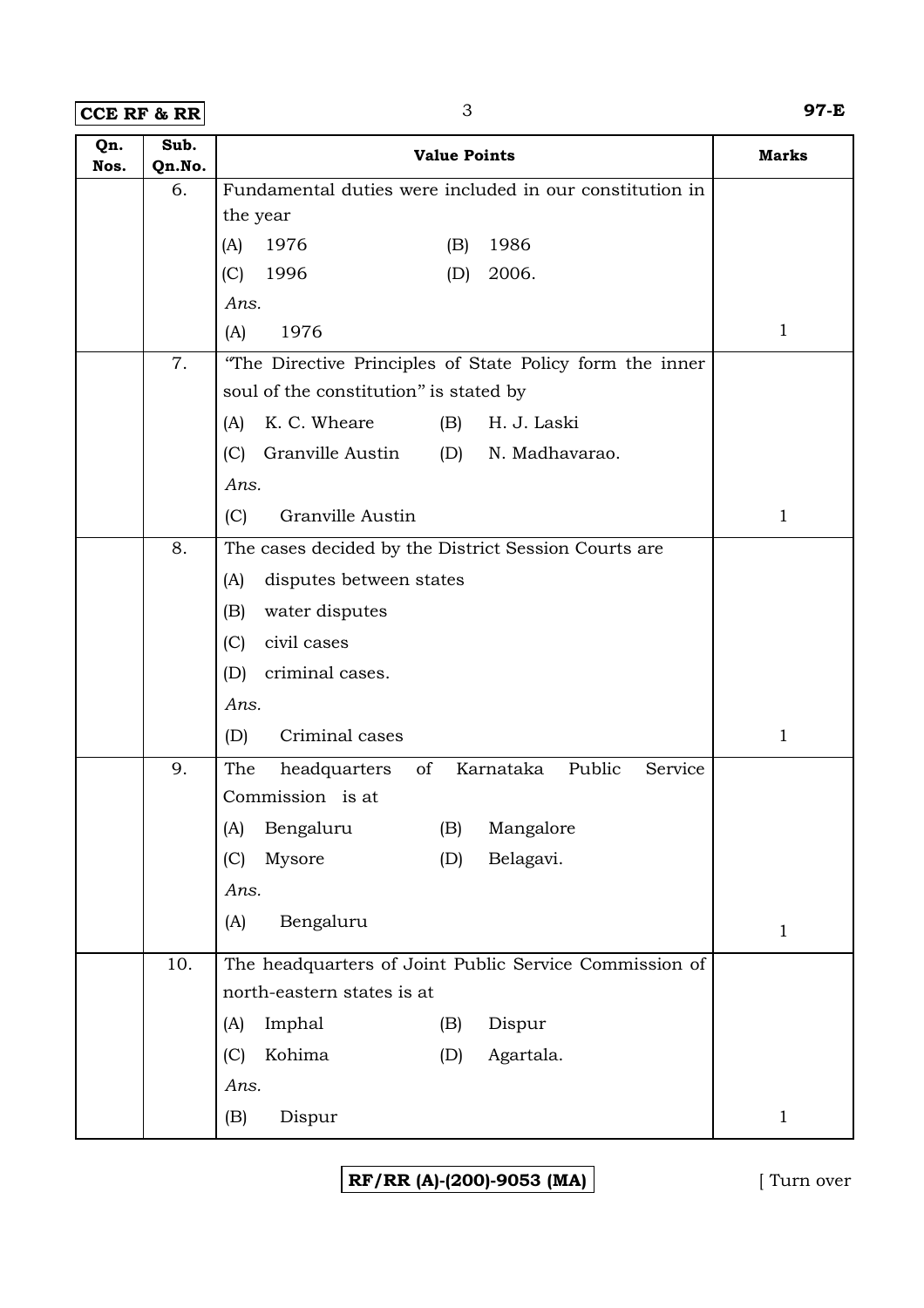### **97-E** 4 **CCE RF & RR**

| Qn.         | Sub.          |              | <b>Value Points</b>                       |                  |                                                         | <b>Marks</b> |
|-------------|---------------|--------------|-------------------------------------------|------------------|---------------------------------------------------------|--------------|
| Nos.<br>II. | Qn.No.<br>11. |              |                                           |                  | Match list 'A' with list 'B' and write the answer along |              |
|             |               |              | with its letter of alphabet :             |                  | $5 \times 1 = 5$                                        |              |
|             |               |              | А                                         |                  | $\boldsymbol{B}$                                        |              |
|             |               | a)           | The Chairman of                           | i)               | B. N. Rao                                               |              |
|             |               |              | <b>Drafting Committee</b>                 |                  |                                                         |              |
|             |               | b)           | The permanent                             | $\mathbf{ii}$    | Jawaharlal Nehru                                        |              |
|             |               |              | President of                              |                  |                                                         |              |
|             |               |              | Constituent                               |                  |                                                         |              |
|             |               |              | Assembly                                  |                  |                                                         |              |
|             |               | $\mathbf{c}$ | The Vice-President of                     | $\overline{111}$ | Sachchidananda                                          |              |
|             |               |              | Constituent                               |                  | Sinha                                                   |              |
|             |               |              | Assembly                                  |                  |                                                         |              |
|             |               | d)           | The temporary                             | iv)              | Dr. B. R. Ambedkar                                      |              |
|             |               |              | President of                              |                  |                                                         |              |
|             |               |              | Constituent                               |                  |                                                         |              |
|             |               |              | Assembly                                  |                  |                                                         |              |
|             |               | e)           | The Constitutional                        | V)               | Dr. Babu Rajendra                                       |              |
|             |               |              | Advisor                                   |                  | Prasad                                                  |              |
|             |               |              |                                           | vi)              | H. C. Mukherjee                                         |              |
|             |               |              |                                           | vii)             | Mahatma Gandhi.                                         |              |
|             |               | Ans.         |                                           |                  |                                                         |              |
|             |               |              | А                                         |                  | B                                                       |              |
|             |               | a)           | The Chairman of                           | iv)              | Dr. B. R. Ambedkar                                      |              |
|             |               |              | Drafting Committee                        |                  |                                                         |              |
|             |               | b)           | The permanent                             | $\mathbf{v})$    | Babu<br>Dr.<br>Rajendra                                 |              |
|             |               |              | President of                              |                  | Prasad                                                  |              |
|             |               |              | Constituent                               |                  |                                                         |              |
|             |               |              | Assembly                                  |                  |                                                         |              |
|             |               | $\mathbf{c}$ | The Vice-President of vi) H. C. Mukherjee |                  |                                                         |              |
|             |               |              | Constituent                               |                  |                                                         |              |
|             |               |              | Assembly                                  |                  |                                                         |              |
|             |               | d)           | The temporary<br>President of             | iii)             | Sachchidananda<br>Sinha                                 |              |
|             |               |              | Constituent                               |                  |                                                         |              |
|             |               |              | Assembly                                  |                  |                                                         |              |
|             |               | e)           | The Constitutional                        | i)               | B. N. Rao                                               |              |
|             |               |              | Advisor                                   |                  |                                                         | 5            |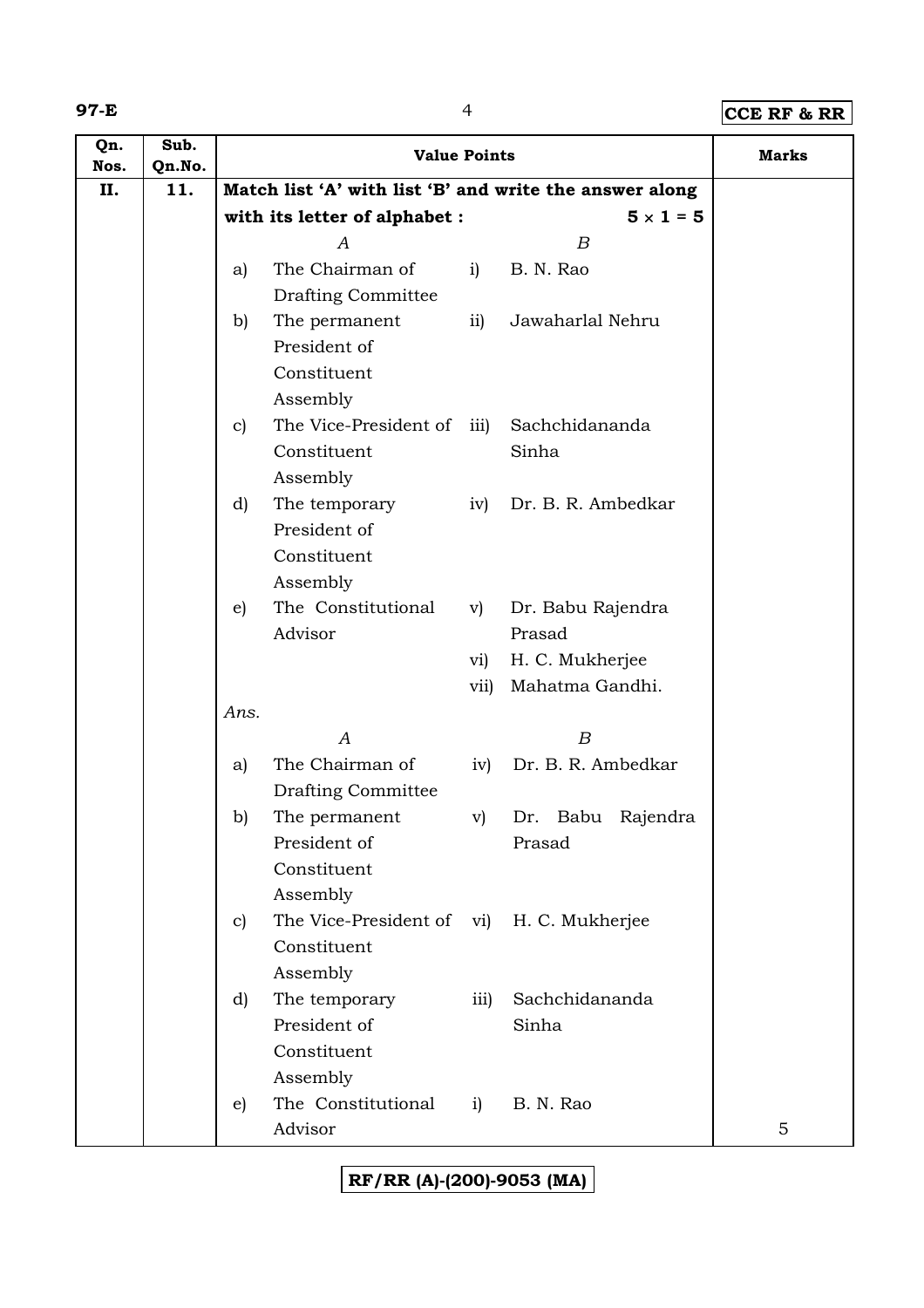**CCE RF & RR** 5 **97-E** 

| Qn.<br>Nos. | Sub.<br>Qn.No. | <b>Value Points</b>                                               | <b>Marks</b> |
|-------------|----------------|-------------------------------------------------------------------|--------------|
| III.        |                | Answer the following questions in a sentence each :               |              |
|             |                | $15 \times 1 = 15$                                                |              |
|             | 12.            | When was Consumer Court established?                              |              |
|             |                | Ans.                                                              |              |
|             |                | 1986                                                              | $\mathbf{1}$ |
|             |                |                                                                   |              |
|             | 13.            | Why is Lok Adalat established ?                                   |              |
|             |                | Ans.                                                              |              |
|             |                | — to prevent delay                                                |              |
|             |                | $-$ to compromise                                                 | 1            |
|             | 14.            | the<br>of<br>Article<br>315<br>What is<br>importance<br>of<br>our |              |
|             |                | constitution?                                                     |              |
|             |                | Ans.                                                              |              |
|             |                | Establishment of Union Public Service Commission                  |              |
|             |                |                                                                   | $\mathbf{1}$ |
|             | 15.            | What is the term of office of the members of State Public         |              |
|             |                | Service Commission ?                                              |              |
|             |                | Ans.                                                              |              |
|             |                | 6 years / 65 years of age                                         | 1            |
|             | 16.            | Who is the 'father of Karnataka Panchayat Raj System'?            |              |
|             |                | Ans.                                                              |              |
|             |                | Ramakrishna Hegde                                                 | 1            |
|             | 17.            | From which constitution are the Directive Principles of           |              |
|             |                | State Policy borrowed?                                            |              |
|             |                | Ans.                                                              |              |
|             |                | Ireland constitution                                              | $\mathbf{1}$ |
|             | 18.            | Under which articles are the Directive Principles of State        |              |
|             |                | Policy explained ?                                                |              |
|             |                | Ans.                                                              |              |
|             |                | From Articles 36 to 51                                            | $\mathbf{1}$ |
|             | 19.            | How is the word quo-warranto derived ?                            |              |
|             |                | Ans.                                                              | $\mathbf{1}$ |
|             |                | Latin word                                                        |              |
|             | 20.            | What is the meaning of the word Habeas Corpus ?<br>Ans.           |              |
|             |                | to have the body of                                               | $\mathbf{1}$ |
|             |                |                                                                   |              |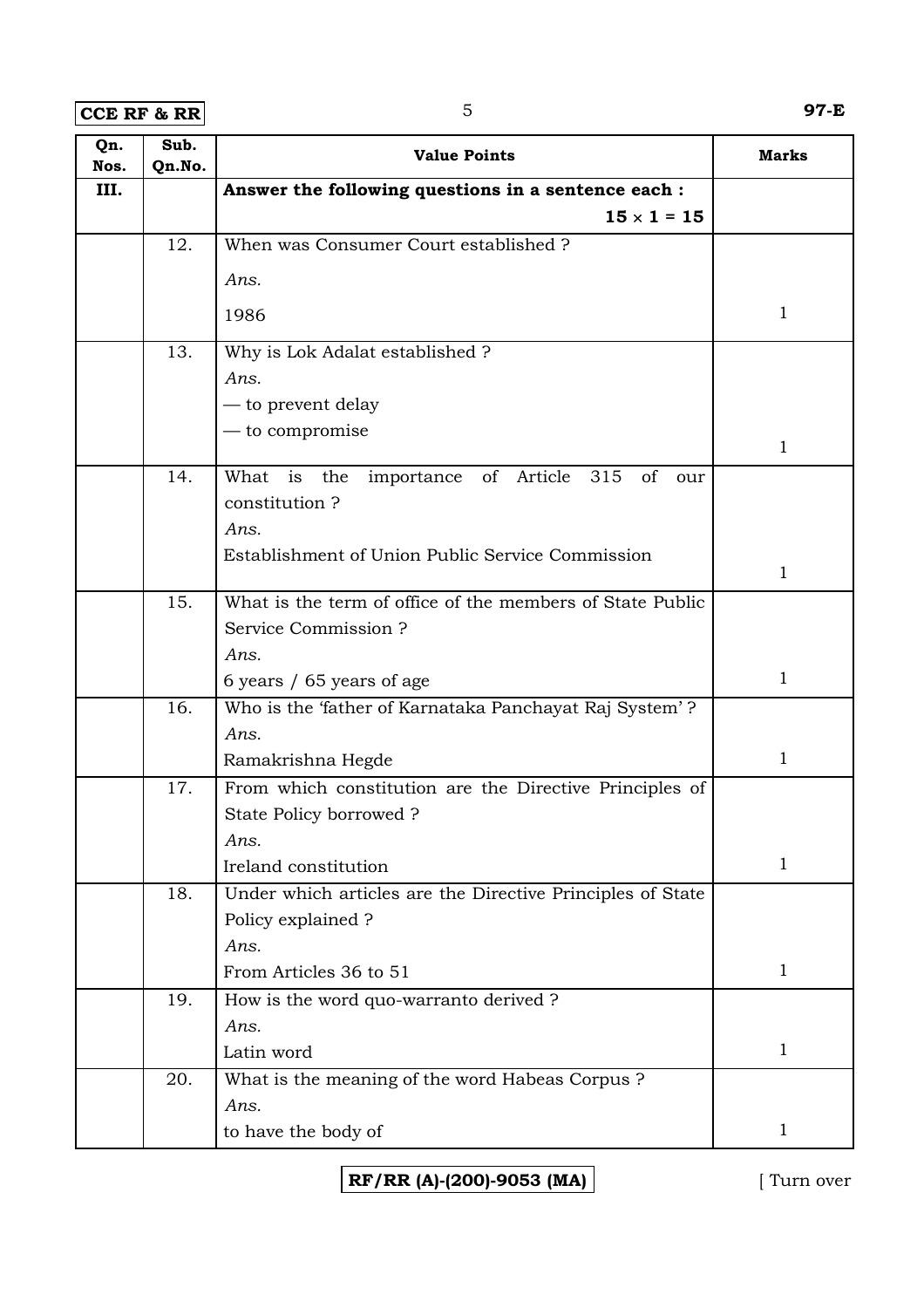| ۰. |  |  |
|----|--|--|
|    |  |  |

# **97-E** 6 **CCE RF & RR**

| Qn.<br>Nos. | Sub.<br>Qn.No. | <b>Value Points</b>                                      | <b>Marks</b> |
|-------------|----------------|----------------------------------------------------------|--------------|
|             | 21.            | What did Dr. B. R. Ambedkar call the Article 32 of our   |              |
|             |                | constitution?                                            |              |
|             |                | Ans.                                                     |              |
|             |                | soul and heart of the constitution                       | $\mathbf{1}$ |
|             | 22.            | What is Fraternity?                                      |              |
|             |                | Ans.                                                     |              |
|             |                | — living together without discrimination                 |              |
|             |                | - spirit of brotherhood.                                 | $\mathbf{1}$ |
|             | 23.            | What is the opinion of Jawaharlal Nehru on secularism?   |              |
|             |                | Ans.                                                     |              |
|             |                | Secularism is not only related to material life but also |              |
|             |                | spiritual life.                                          | $\mathbf{1}$ |
|             | 24.            | Although England is a democratic state, it is not a      |              |
|             |                | Republic. Why?                                           |              |
|             |                | Ans.                                                     |              |
|             |                | King / Queen continues to be in office on hereditary.    | $\mathbf{1}$ |
|             | 25.            | Which Act provided separate electoral college for        |              |
|             |                | muslims?                                                 |              |
|             |                | Ans.                                                     |              |
|             |                | 1909 Act / Morley-Minto reforms.                         | 1            |
|             | 26.            | Why did K. C. Wheare call our constitution as a balanced |              |
|             |                | constitution?                                            |              |
|             |                | Ans.                                                     |              |
|             |                | Partly rigid and partly flexible.                        | 1            |
| IV.         |                | Answer the following questions in about two to four      |              |
|             |                | sentences each:<br>$14 \times 2 = 28$                    |              |
|             | 27.            | Explain the principles of secularism.                    |              |
|             |                | Ans.                                                     |              |
|             |                | - All the religions shall have equal status              |              |
|             |                | State must be neutral on matters of religion             |              |
|             |                | Life based on cooperation                                |              |
|             |                | Secularization of social life.                           | 2            |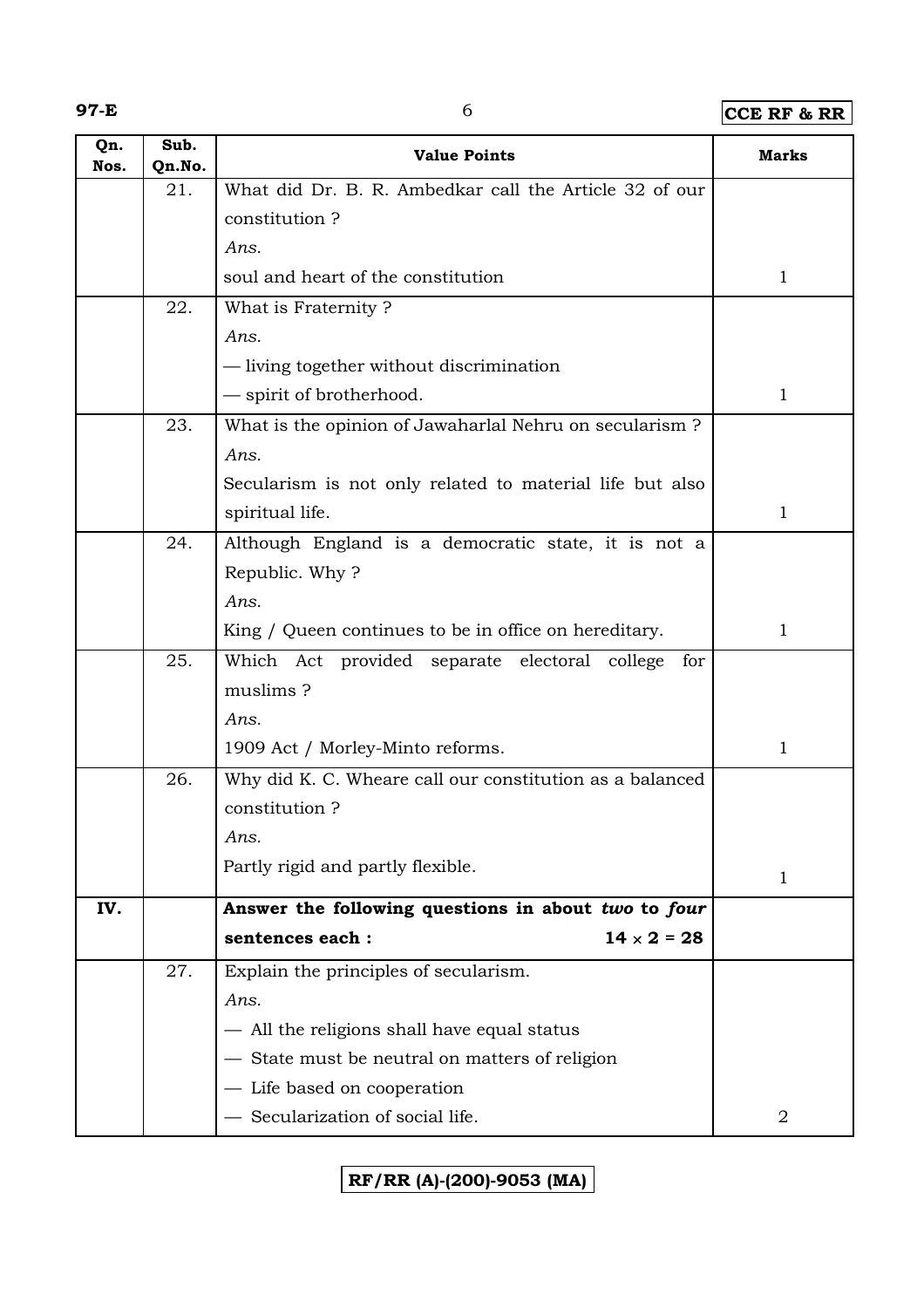**CCE RF & RR** 7 **97-E**

| Qn.<br>Nos. | Sub.<br>Qn.No. | <b>Value Points</b>                                        | <b>Marks</b>   |
|-------------|----------------|------------------------------------------------------------|----------------|
|             | 28.            | Name the philosophical pillars of Indian political system. |                |
|             |                | Ans.                                                       |                |
|             |                | - Justice                                                  |                |
|             |                | - Liberty                                                  |                |
|             |                | - Equality                                                 |                |
|             |                | - Fraternity                                               | $\overline{2}$ |
|             | 29.            | What are the features of Fundamental rights ?              |                |
|             |                | Ans.                                                       |                |
|             |                | - not absolute                                             |                |
|             |                | $-$ justifiable                                            |                |
|             |                | $-$ enforceable                                            |                |
|             |                | - restricted                                               | $\overline{2}$ |
|             | 30.            | Right to Information Act is necessary in democratic        |                |
|             |                | system. Justify.                                           |                |
|             |                | Ans.                                                       |                |
|             |                | — combating corruption                                     |                |
|             |                | - transparency in administration                           |                |
|             |                | - enhancing accountability                                 |                |
|             |                | - rectifying the defects of laws.                          |                |
|             |                |                                                            | $\overline{2}$ |
|             | 31.            | Mention the features of Directive Principles of State      |                |
|             |                | Policy.                                                    |                |
|             |                | Ans.                                                       |                |
|             |                | creation of welfare state                                  |                |
|             |                | building a society on the basis of liberty, equality etc.  | $\overline{2}$ |
|             | 32.            | How is social and economic progress achieved by State      |                |
|             |                | and Central Government?                                    |                |
|             |                | Ans.                                                       |                |
|             |                | - Land reforms                                             |                |
|             |                | establishment of Panchayat Raj                             |                |
|             |                | equal pay for equal work                                   |                |
|             |                | - free and compulsory education.                           | $\overline{2}$ |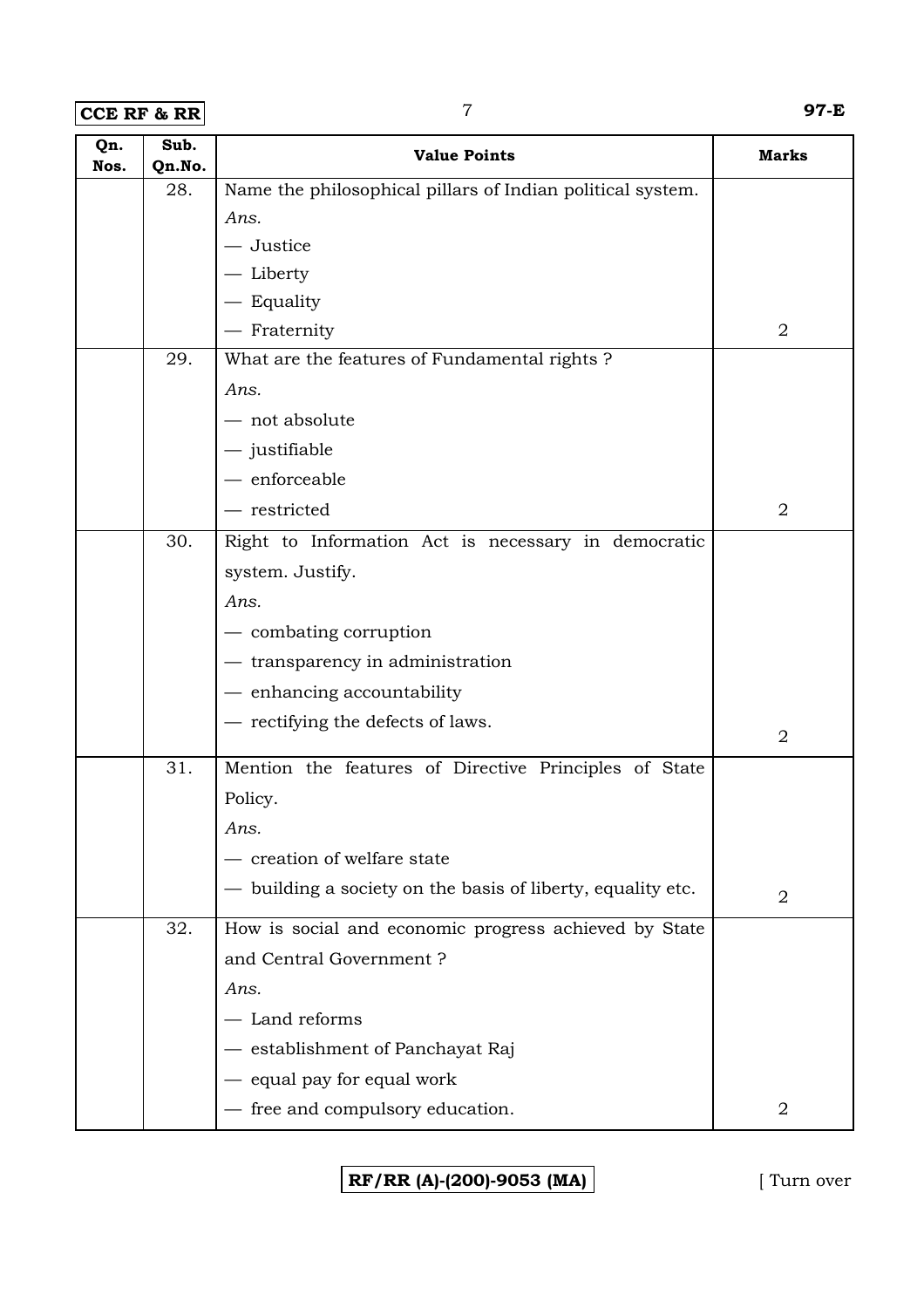### **97-E** 8 **CCE RF & RR**

| Qn.<br>Nos. | Sub.<br>Qn.No. | <b>Value Points</b>                                    | <b>Marks</b>   |
|-------------|----------------|--------------------------------------------------------|----------------|
|             | 33.            | List out Liberal Principles.                           |                |
|             |                | Ans.                                                   |                |
|             |                | - Uniform civil code enforcement                       |                |
|             |                | - Separation of judiciary from the executive           |                |
|             |                | - Free and compulsory education                        |                |
|             |                | - Promoting peace and harmony                          |                |
|             |                | - Preservation of historical monuments.                | $\overline{2}$ |
|             | 34.            | Name the revenue courts.                               |                |
|             |                | Ans.                                                   |                |
|             |                | - Tahsildar court                                      |                |
|             |                | - Assistant Commissioners court                        |                |
|             |                | - District Magistrate court                            |                |
|             |                | - Commissioner court                                   |                |
|             |                | - Revenue Board.                                       | $\overline{2}$ |
|             | 35.            | What are the exemptions given to judges of High Court? |                |
|             |                | Ans.                                                   |                |
|             |                | - Judgment given should not be condemned               |                |
|             |                | - Salary and other allowance cannot be reduced.        | $\overline{2}$ |
|             | 36.            | Name the Standing Committees of Zilla Panchayat.       |                |
|             |                | Ans.                                                   |                |
|             |                | General Committee                                      |                |
|             |                | - Finance and Planning Committee                       |                |
|             |                | Social Justice Committee                               |                |
|             |                | <b>Education and Health Committee</b>                  |                |
|             |                | Agriculture and Industrial Committee.                  | $\overline{2}$ |
|             | 37.            | Who are the members of Taluk Panchayat ?               |                |
|             |                | Ans.                                                   |                |
|             |                | - elected members                                      |                |
|             |                | members of Lok Sabha and Rajya Sabha                   |                |
|             |                | members of Legislative Assembly and Council            |                |
|             |                | $\frac{1}{5}$ of the Panchayat Presidents.             | 2              |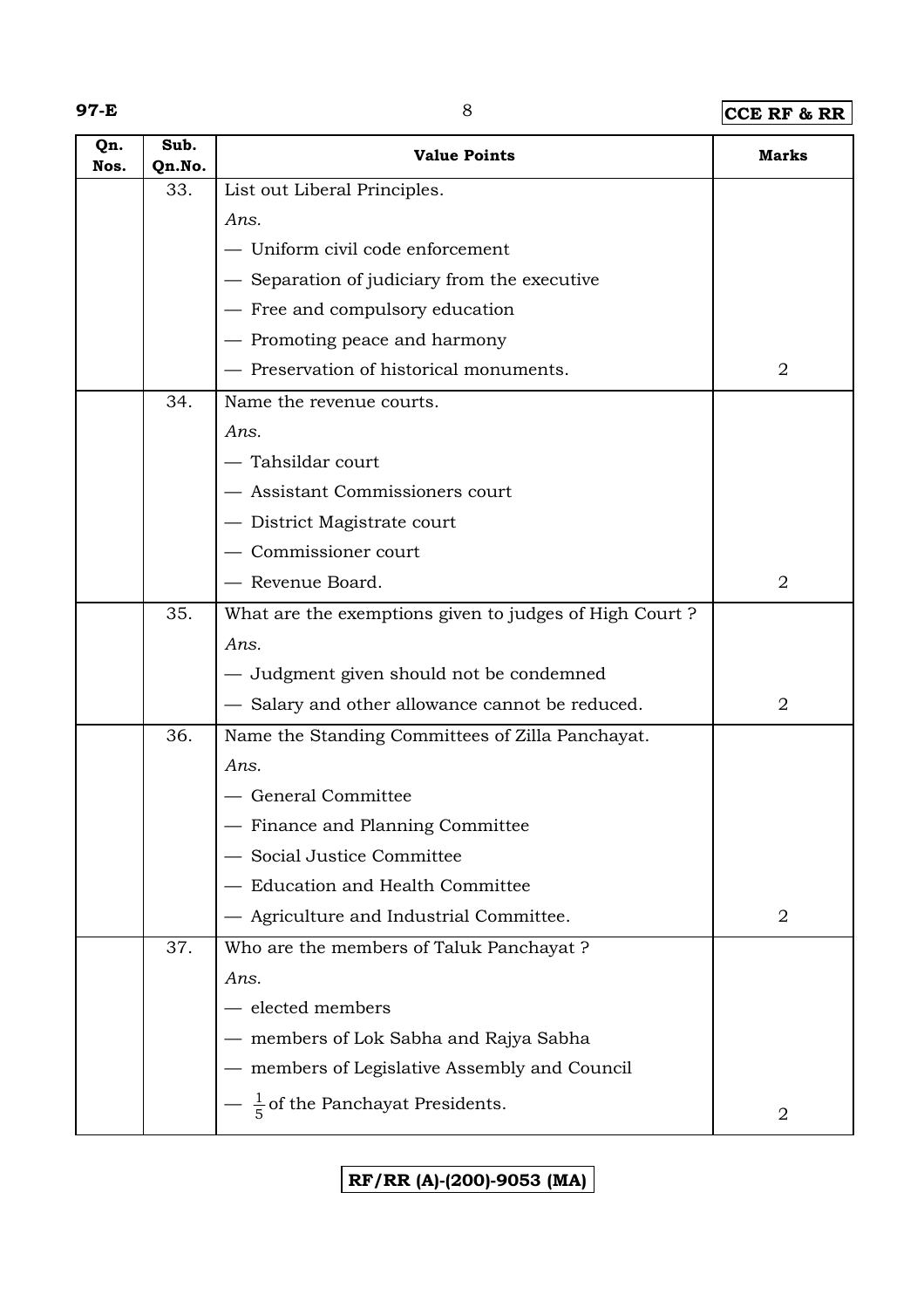**CCE RF & RR** 9 **97-E**

| Qn.<br>Nos. | Sub.<br>Qn.No. | <b>Value Points</b>                                           | <b>Marks</b>   |
|-------------|----------------|---------------------------------------------------------------|----------------|
|             | 38.            | How is the administration of cantonment areas carried         |                |
|             |                | out?                                                          |                |
|             |                | Ans.                                                          |                |
|             |                | - Functions in defence areas                                  |                |
|             |                | - direct supervision of defence                               |                |
|             |                | - high rank military officers.                                | 2              |
|             | 39.            | Union<br>Public<br>How<br>the<br>members of<br>Service<br>can |                |
|             |                | Commission be removed ?                                       |                |
|             |                | Ans.                                                          |                |
|             |                | — misbehaviour charges are proved                             |                |
|             |                | - economically insolvent                                      |                |
|             |                | - holding an office of profit                                 |                |
|             |                | - proved to be physically incapaciated.                       | $\overline{2}$ |
|             | 40.            | What are the qualifications required to become the            |                |
|             |                | member of State Public Service Commission ?                   |                |
|             |                | Ans.                                                          |                |
|             |                | - Served at least 10 years under government                   |                |
|             |                | - prestigious persons in different fields.                    | $\overline{2}$ |
| V.          |                | Answer the following questions in about three to six          |                |
|             |                | $6 \times 3 = 18$<br>sentences each :                         |                |
|             | 41.            | The Government of India Act of 1935 has played an             |                |
|             |                | important role in formation of our constitution. How?         |                |
|             |                | Ans.                                                          |                |
|             |                | - Union and provincial autonomy                               |                |
|             |                | - Diarchy at centre                                           |                |
|             |                | - Bicameral legislature                                       |                |
|             |                | Central and State list                                        |                |
|             |                | - Distribution of powers                                      |                |
|             |                | Establishment of Reserve Bank of India.                       | 3              |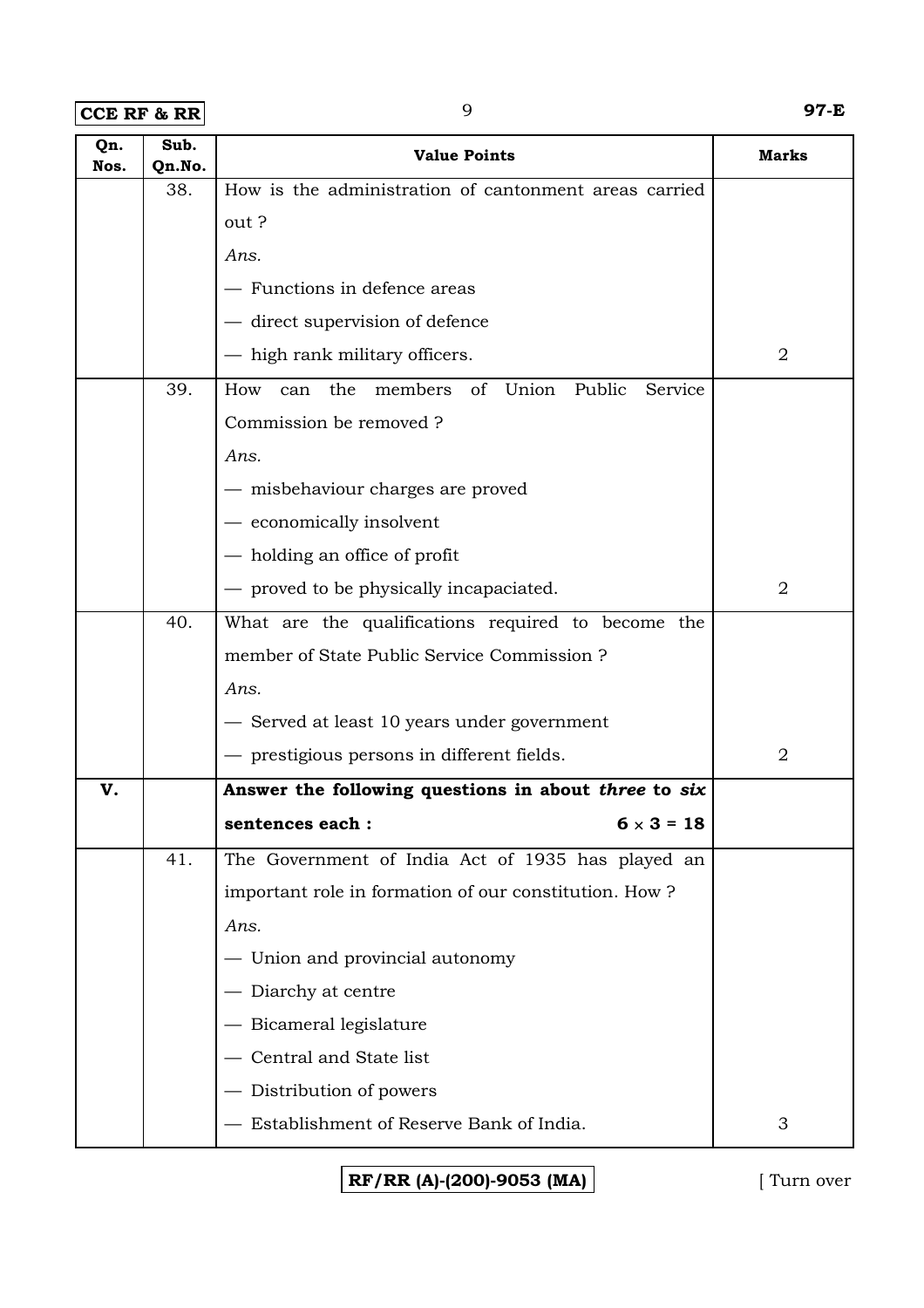| ۰. |  |  |
|----|--|--|
|    |  |  |

# **97-E** 10 **CCE RF & RR**

| Qn.<br>Nos. | Sub.<br>Qn.No.                                                                                 | <b>Value Points</b>                           |                        | <b>Marks</b>              |
|-------------|------------------------------------------------------------------------------------------------|-----------------------------------------------|------------------------|---------------------------|
|             | 42.                                                                                            | Name the fundamental rights given to Indians. |                        |                           |
|             |                                                                                                | Ans.                                          |                        |                           |
|             |                                                                                                | - Equality                                    |                        |                           |
|             |                                                                                                | $-$ freedom                                   |                        |                           |
|             |                                                                                                | - against exploitation                        |                        |                           |
|             |                                                                                                | - freedom of religion                         |                        |                           |
|             |                                                                                                | - cultural and educational rights             |                        |                           |
|             |                                                                                                | - constitutional remedies.                    | 3                      |                           |
|             | Differentiate Directive Principles of State Policies and<br>43.<br>Fundamental Rights.<br>Ans. |                                               |                        |                           |
|             |                                                                                                | <b>Directive Principles</b>                   | Fundamental rights     |                           |
|             |                                                                                                | positive                                      | $-$ negative           |                           |
|             |                                                                                                | not justiciable                               | justiciable            |                           |
|             |                                                                                                | community centred                             | - individual centred   |                           |
|             |                                                                                                | official ends                                 | means of ends          |                           |
|             |                                                                                                | strengthening social                          | - developing political |                           |
|             |                                                                                                | and economic                                  | democracy              |                           |
|             |                                                                                                | democracy                                     |                        | 3                         |
|             | 44.                                                                                            | Explain the Preamble of our constitution.     |                        |                           |
|             |                                                                                                | Ans.                                          |                        |                           |
|             |                                                                                                | - We, the people of India                     |                        |                           |
|             |                                                                                                | - Sovereign country                           |                        |                           |
|             |                                                                                                | - Secular and socialist                       |                        |                           |
|             |                                                                                                | - Democratic republic                         |                        |                           |
|             |                                                                                                | Social, economic and political justice        |                        |                           |
|             |                                                                                                | Liberty.                                      |                        | $\ensuremath{\mathsf{3}}$ |